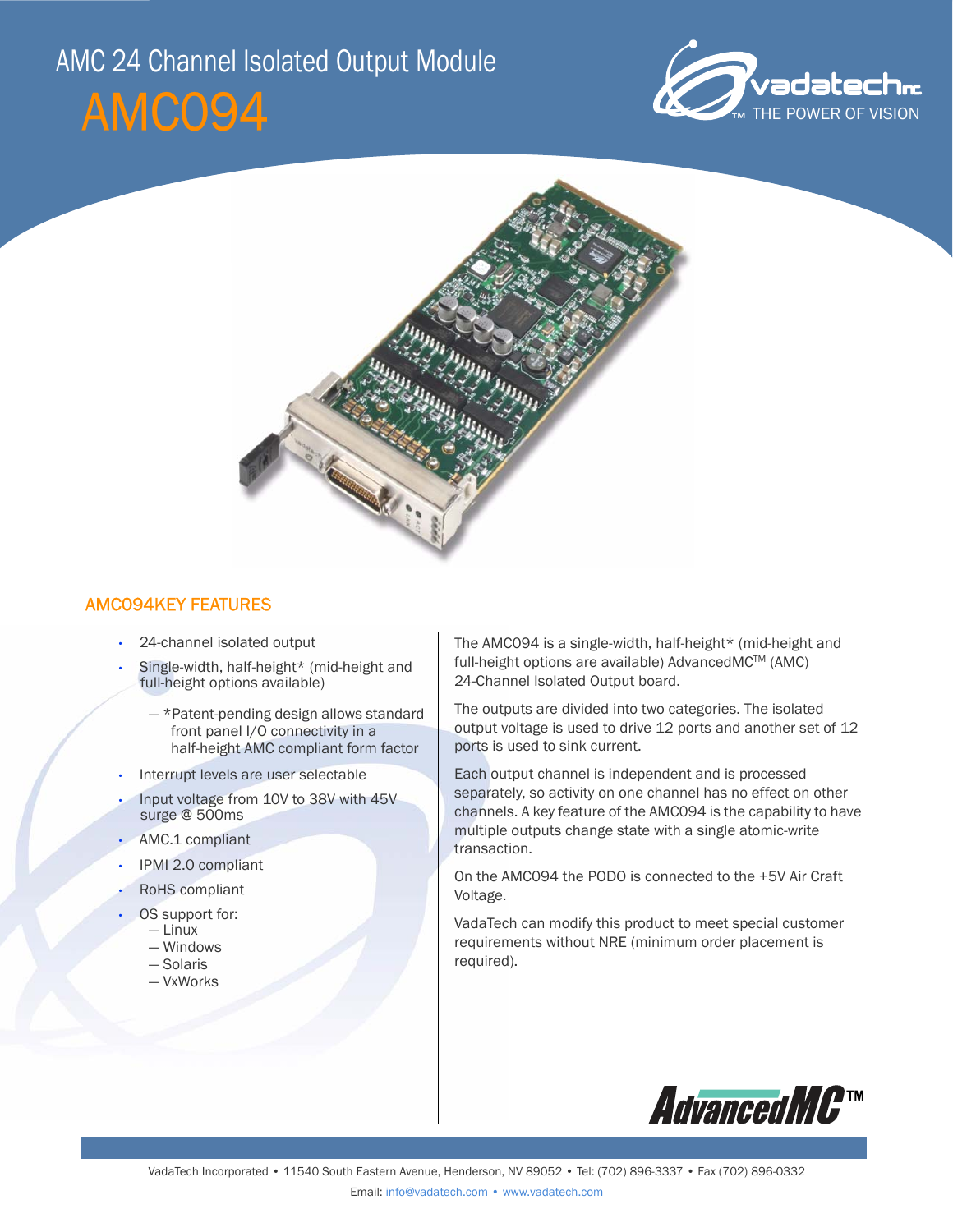# **SPECIFICATIONS**

| Architecture                |                                                                                                                                   |                                                                                         |
|-----------------------------|-----------------------------------------------------------------------------------------------------------------------------------|-----------------------------------------------------------------------------------------|
| Physical                    | <b>Dimensions</b>                                                                                                                 | Single-Width, Half-Height (with Mid or Full-Height options)                             |
|                             |                                                                                                                                   | Width: 2.89 in. (73.5 mm)                                                               |
|                             |                                                                                                                                   | Depth: 7.11 in. (180.6 mm)                                                              |
| Type                        | <b>AMC Output</b>                                                                                                                 | 24-channel optically isolated outputs                                                   |
|                             |                                                                                                                                   | Twelve outputs current source based on isolated output voltage                          |
|                             |                                                                                                                                   | Twelve outputs current sink                                                             |
|                             |                                                                                                                                   | Multiple outputs will change state with a single write                                  |
| <b>Standards</b>            |                                                                                                                                   |                                                                                         |
| <b>AMC</b>                  | <b>Type</b>                                                                                                                       | AMC.1                                                                                   |
| <b>Module Management</b>    | <b>IPMI</b>                                                                                                                       | IPMI Version 2.0                                                                        |
| PCIe                        | Lanes                                                                                                                             | х4                                                                                      |
| Configuration               |                                                                                                                                   |                                                                                         |
| Power                       | AMCO94                                                                                                                            | 3.5W                                                                                    |
| Environmental               | Temperature                                                                                                                       | Operating Temperature: 0° to 65° C (Air flow requirement is to be greater than 200 LFM) |
|                             |                                                                                                                                   | Storage Temperature: -40° to +90° C                                                     |
|                             | Vibration                                                                                                                         | 1G, 5-500Hz each axis                                                                   |
|                             | <b>Shock</b>                                                                                                                      | 30Gs each axis                                                                          |
|                             | <b>Relative Humidity</b>                                                                                                          | 5 to 95 percent, non-condensing                                                         |
| <b>Front Panel</b>          | <b>Interface Connectors</b>                                                                                                       | 51-Pin Micro DIN                                                                        |
|                             | <b>LEDs</b>                                                                                                                       | <b>IPMI Management Control</b>                                                          |
|                             |                                                                                                                                   | <b>Activity and Link</b>                                                                |
|                             | Mechanical                                                                                                                        | Hot Swap Ejector Handle                                                                 |
| <b>Software Support</b>     | <b>Operating Systems</b>                                                                                                          | Linux, Windows, Solaris and VxWorks                                                     |
| Other                       |                                                                                                                                   |                                                                                         |
| <b>MTBF</b>                 | MIL Spec 217-F > 242,000 Hrs.                                                                                                     |                                                                                         |
| Certifications              | Designed to meet FCC, CE and UL certifications where applicable                                                                   |                                                                                         |
| <b>Standards</b>            | VadaTech is certified to both the ISO9001:2000 and AS9100B:2004 standards                                                         |                                                                                         |
| Compliance                  | RoHS and NEBS                                                                                                                     |                                                                                         |
| Warranty                    | Two (2) years.                                                                                                                    |                                                                                         |
| <b>Trademarks and Logos</b> | The VadaTech logo is a registered trademark of VadaTech, Inc. Other registered trademarks are the property of their               |                                                                                         |
|                             | respective owners. AdvancedMC <sup>TM</sup> and the AdvancedTCA <sup>TM</sup> logo are trademarks of the PCI Industrial Computers |                                                                                         |
|                             | Manufacturers Group. All rights reserved. Specification subject to change without notice.                                         |                                                                                         |
| <b>Notes</b>                | The Half-Height front panel is a patent-pending design. Contact your Sales representative for more information.                   |                                                                                         |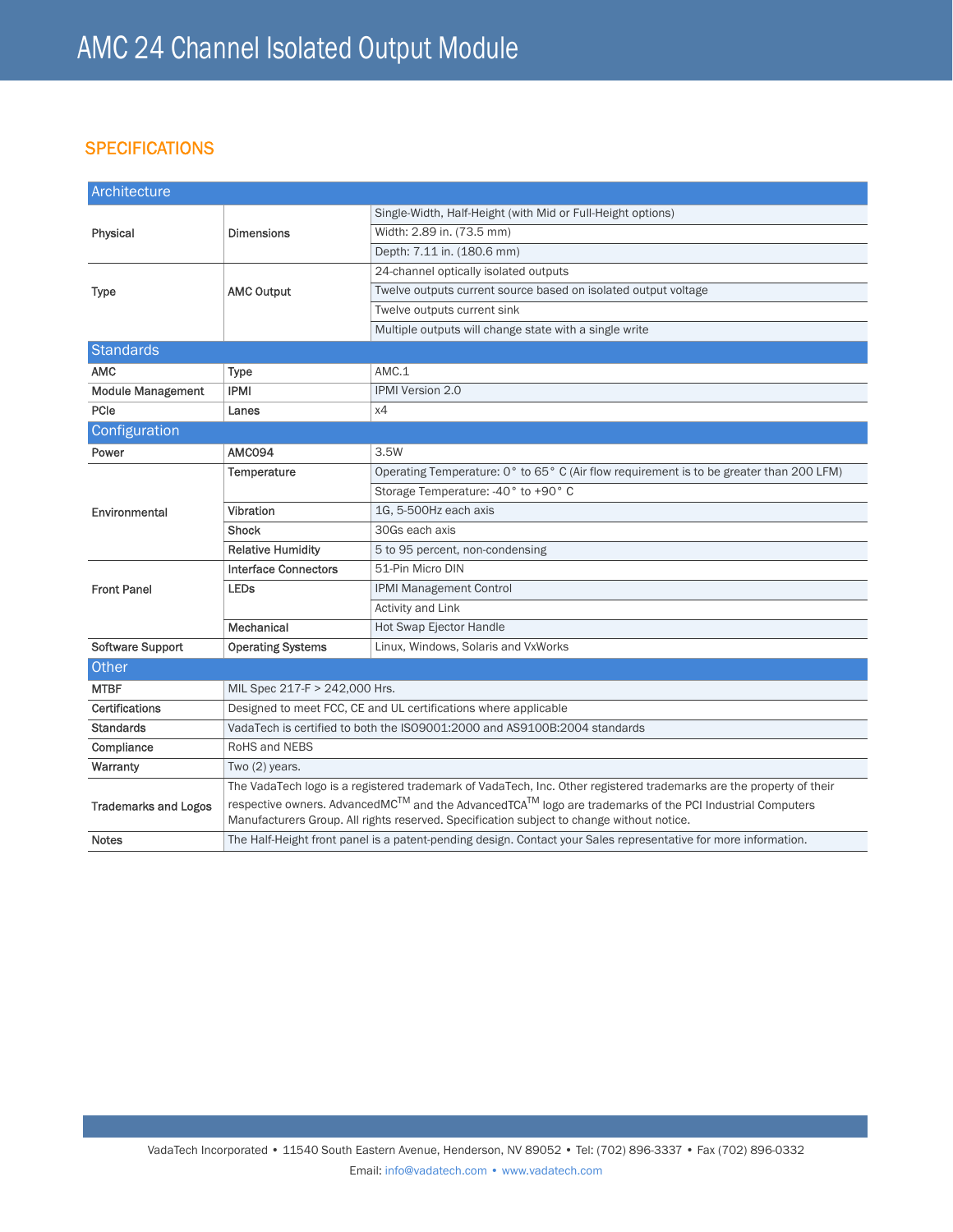

FIGURE 1. AMC094 Functional Block Diagram



FIGURE 2. AMC094 Front Panel